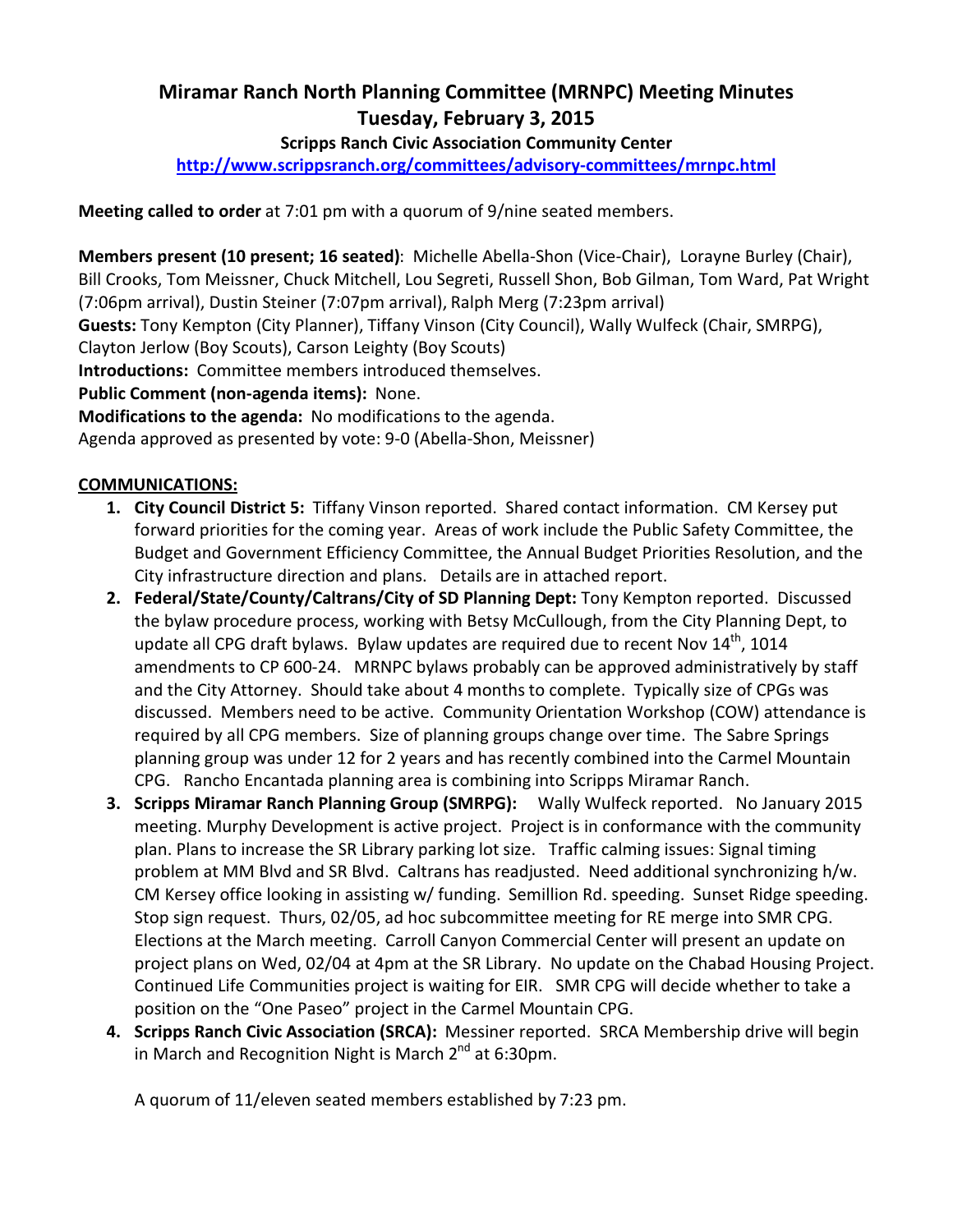## PRESENTATION/DISCUSSION/ACTION ITEMS:

- 1. MRN Development Agreement Funds: Chair presented. Discussion item. MRNPC members heard a presentation at the September  $2^{nd}$  meeting on the City PFFP and development agreement funds. The committee is working with City staff, and City Park and Recreation, to designate remaining developer funds. Continued discussion was provided. No new designations were presented. Currently, under consideration is a replacement patio cover for the picnic table area and additional benches at Butterfly Park, as well as replacement playgroup equipment at Spring Canyon Park. Butterfly Park is the park area that surrounds the SRCA Community Center.
- 2. MRN Bylaw Updates: Chair presented. Discussion item. The City Planning Department is requiring all community planning groups to update their bylaws based on the recent City Council approval of amendments to Council Policy 600-24 and the Bylaws Shell. The revised 600-24 document - that serves as the Standard Operating Procedures and Responsibilities of Recognized Community Planning Groups - became effective as of November 14, 2014. The City Planning Department provided a draft copy of the MRN bylaws with minor changes. MRN plans to review the changes and clarify the election policies and procedures. An ad hoc subcommittee meeting was scheduled for Tuesday, February  $17<sup>th</sup>$  at 7pm in the SRCA Community Center to continue the discussion and review. Subcommittee members include: Crooks, Shon, Gilman, Ward and Burley. The committee will work with the City to approve the update administratively by staff and the City Attorney.

### CONSENT AGENDA:

# 1. December 2, 2014 minutes – approved.

# COMMITTEE REPORTS:

**1. Chair & CPC Report:** February 2015 Chair Report is circulated by email, posted on MRN webpage and attached with posted agenda.

MRNPC is seeking new members and all are encouraged to look for new potential members. Chair shared a new member flyer/hand-out for any potential new members and also information on what CPGs do as a group. Also referenced the City Planning guide posted online. Ralph Merg shared to MRNPC that he will not be seeking re-election to the MRNPC in March 2015. Both Wally Wulfeck and I attend the monthly CPC meetings. Agenda topics included: Land Development Code Update, Community Plan Implementation Package, Budgetary Requests, and a Country Water Authority presentation. All CPC information can be found at the City website, under community planning at:

http://www.sandiego.gov/planning/community/cpc/agendas/index.shtml

- 2. MRN MAD: Mike Rasmusson emailed February 2015 report. Report posted on MRNPC webpage. Mike will present on Feb  $11<sup>th</sup>$  on Landscaping in SR describing the changes he is making in the MRN MAD from a full maintenance landscape to a low-water, sustainable landscape.
- 3. Public Facilities Financing Plan (PFFP): No report.
- 4. Schools: Chair reported. Chair attending the Wednesday, Jan  $21<sup>st</sup>$  meeting at Marshall MS. District board update provided on Advanced Studies for high school students. Principal reports. Hand-outs from meeting available upon request.
- 5. YMCA, Open Space, Parks & Recreation: No report.
- 6. Round Table: Abella-Shon asked about traffic arrow signage at MM Blvd and SR Blvd intersection. Could improve the westbound turn movement onto MM Blvd approaching from Scripps Ranch Blvd, north side. Ward commented that he recently witnessed two large/healthy coyotes behind the old EBS/Innovations Academy. Steiner shared a potential land use issue - the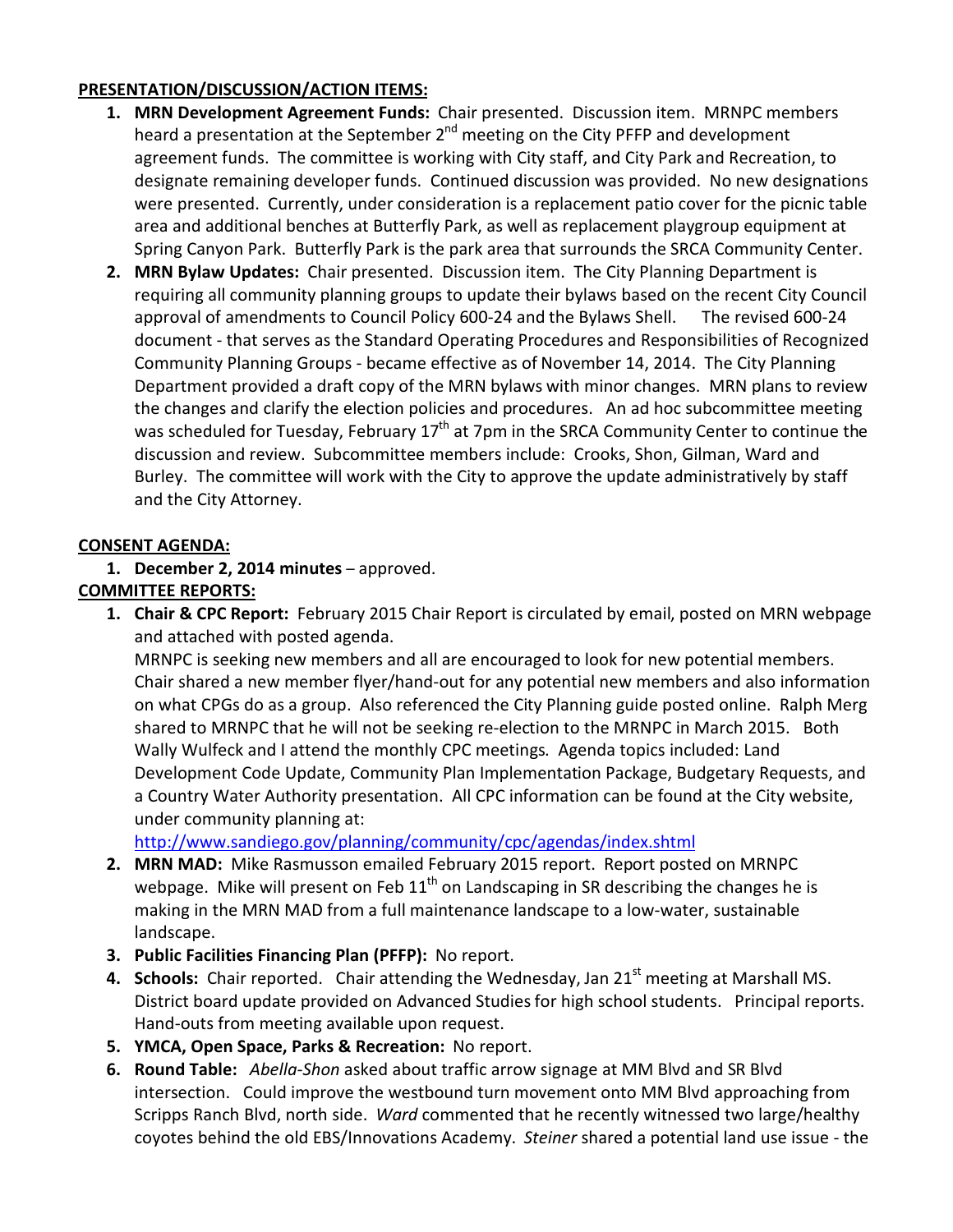protected (coastal California) gnatcatcher is pending delisting from endangered species list. Big movement to delist the gnatcatcher. Wright commented that on the hillside areas in the south end of SR Community Park there is pampas grass growing/spreading in the open space areas.

Other Business: None. Adjourned at 8:06pm.

\_\_\_\_\_\_\_\_\_\_\_\_\_\_\_\_\_\_\_\_\_\_\_\_\_\_\_\_\_\_

Next regular meeting is scheduled for Tuesday, March 3, 2015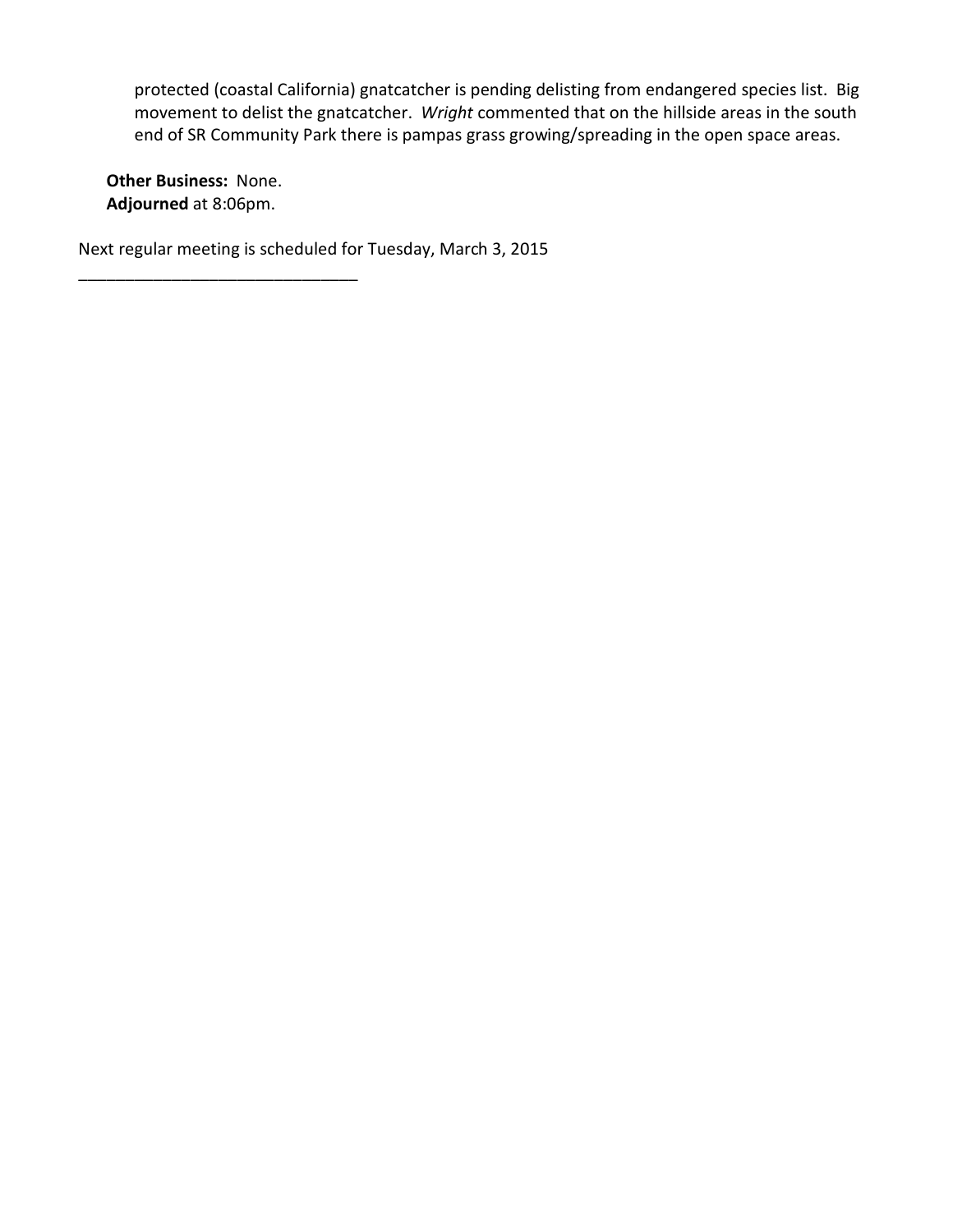$\omega$   $=$   $\omega$   $=$   $\approx$ 

| Michelle Abella-Shon             |               |
|----------------------------------|---------------|
| Lorayne Burley                   |               |
| <b>/Bill Crooks</b>              |               |
| Michelle-Defilippi               | Alisi         |
| 5. Jan Kane                      |               |
| Tom Meissner                     |               |
| Ralph Merg                       | K23om         |
| Chuck Mitchell                   |               |
| 9.) Lou Segreti                  |               |
| <b>Russell Shon</b>              |               |
| <b>Dustin Steiner</b>            | $1.01 \rho m$ |
| 12 Pat Wright                    | $7.06$ pm     |
| 1 <del>3. George Pecorar</del> o |               |
| <b>Bob Gilman</b>                |               |
| <b>Tom Ward</b>                  |               |
|                                  |               |

# Open Seats

浴

- $16.$
- $17.$
- $18.$
- $19.$
- $20.$

## Seated members = 15

| Quorum = 8        | $(15/2=7.5 -$ round up = 8)                |
|-------------------|--------------------------------------------|
| 2/3 majority = 10 | $(15*(2/3 \text{ or } .666)) = 9.99 = 10)$ |

 $66^\circ$ 

 $\langle \mathcal{O} \rangle$ 

ă.